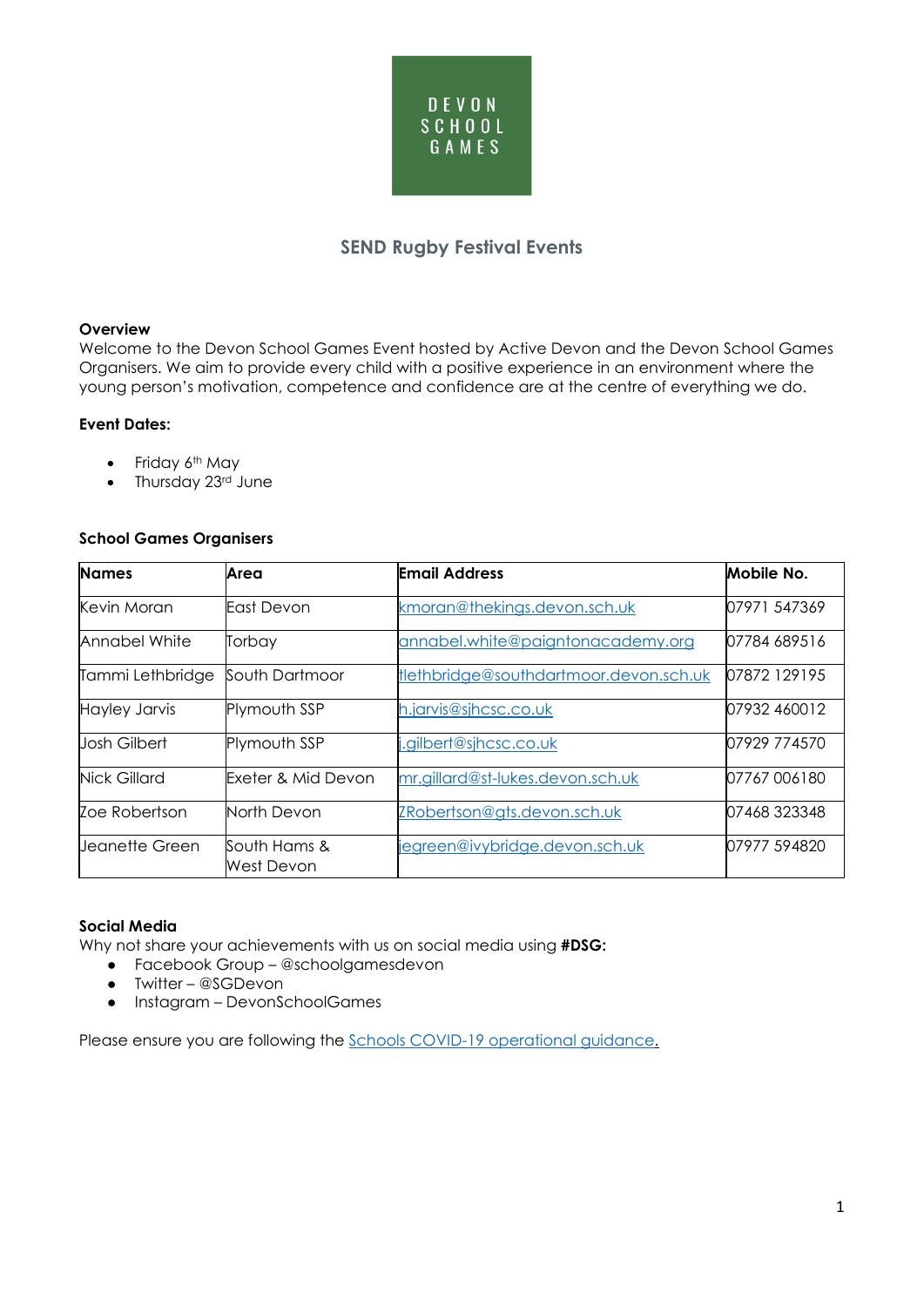# **Event One (1)**

# **What To Expect from the Day?**

This SEND rugby festival will consist of a series of different rugby skills, drills, activities, and fun in a noncompetitive environment. Students are invited from Special School and Secondary mainstream SEND students. Students will remain with their school group throughout this event.

### **Target Audience and Age Groups:**

- Males and Female students
- Special school in Devon
- Secondary mainstream SEND students
- There is no maximum or minimum number of students you can bring.

**Event Date:** Friday 6<sup>th</sup> May 2022

**Event Time**: The events will take place between 10.00am – 2pm

#### **Timings for the Event**:

| 10 <sub>cm</sub>        | Arrival           |
|-------------------------|-------------------|
| 10:30am                 | Event briefing    |
| $10:40$ am $-12:00$     | Morning session   |
| $12:00$ pm – $12:30$ pm | Lunch break       |
| $12:30$ pm – $1:45$ pm  | Afternoon session |
| $1:45$ pm – 2:00pm      | Depart event      |
|                         |                   |

**Venue**: Topsham Rugby Club, Bonfire Field, Exeter Rd, Topsham, Exeter EX3 0LY [Contact Topsham RFC \(pitchero.com\)](https://www.pitchero.com/clubs/topsham/contact)

#### **Entering the Event**

To register for this event please complete this link [SEND Rugby Festival Event -](https://www.surveymonkey.co.uk/r/SENDRugbyEvent) closing date 28 April.

**Entry Closing Date:** Entries will close at 1800 on Thursday 28<sup>th</sup> April 2022.

#### **Event Contact**

Entries will be dealt with by Lisa Alford at Active Devon and can be reached on the following: Email - [lisa.alford@activedevon.org](mailto:lisa.alford@activedevon.org) - Mobile - 07582 350349

Richard Bright (Exeter Chiefs Community Delivery Manager) will be coordinating this event on the day and can be reached on the following: Email - [richardbright@exeterchiefs.co.uk](mailto:richardbright@exeterchiefs.co.uk) - Mobile – 07712428031

#### **Clothing & Footwear**

Where possible trainers should be worn with suitable clothing for an outdoor event.

#### **Refreshments**

Please bring lunch, drinks and snacks with you for the day, there are no café facilities on site.

#### **Spectators & Guests**

We are not inviting guests or encouraging spectators to this event.

#### **Toilets & Changing Facilities**

Topsham Rugby club facilities will be available at the event.

#### **Parking & Charges**

There is plenty of FREE parking spaces for coaches, minibuses and cars at Topsham rugby club.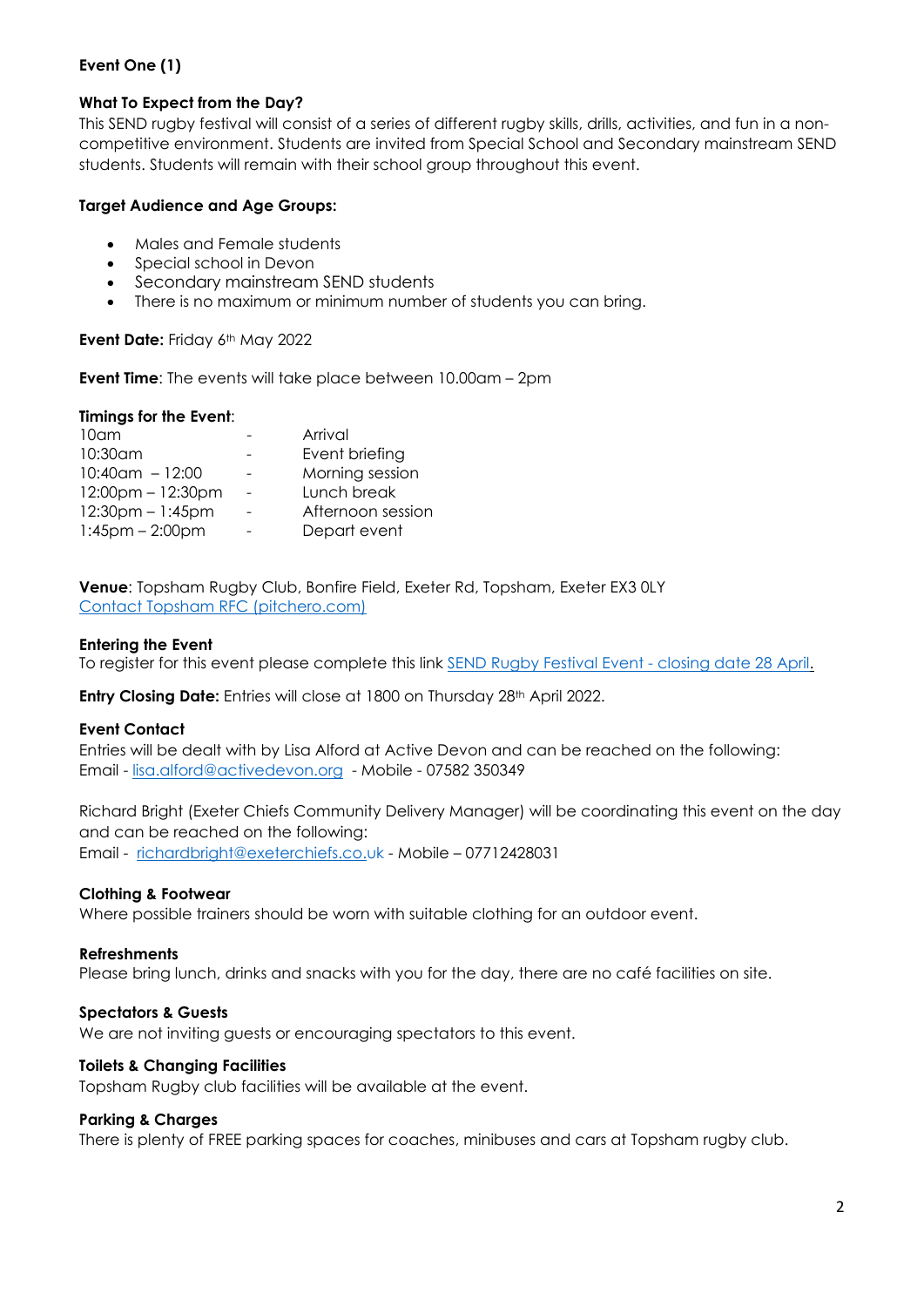# **First Aid & Medical Provision**

Exeter Chiefs staff are first aid trained. Automated External Defibrillator (AED) is situated on the exterior wall of the clubhouse.

# **Nearest Accident & Emergency**

Royal Devon and Exeter Hospital Barrack Rd, Exeter EX2 5DW

# **Litter**

Please collect your team's litter and take it home or place in the bins provided**.**

# **Lost Property**

Lost property will be kept on the site and will be up to the discretion of the venue as to how long the items are kept.

# **Risk Assessments**

A risk assessment will be carried out prior to the event date. Event staff will carry out a dynamic risk assessment on the morning of the event.

Please ensure you are following the [Schools COVID-19 operational guidance.](https://www.gov.uk/government/publications/actions-for-schools-during-the-coronavirus-outbreak/schools-covid-19-operational-guidance)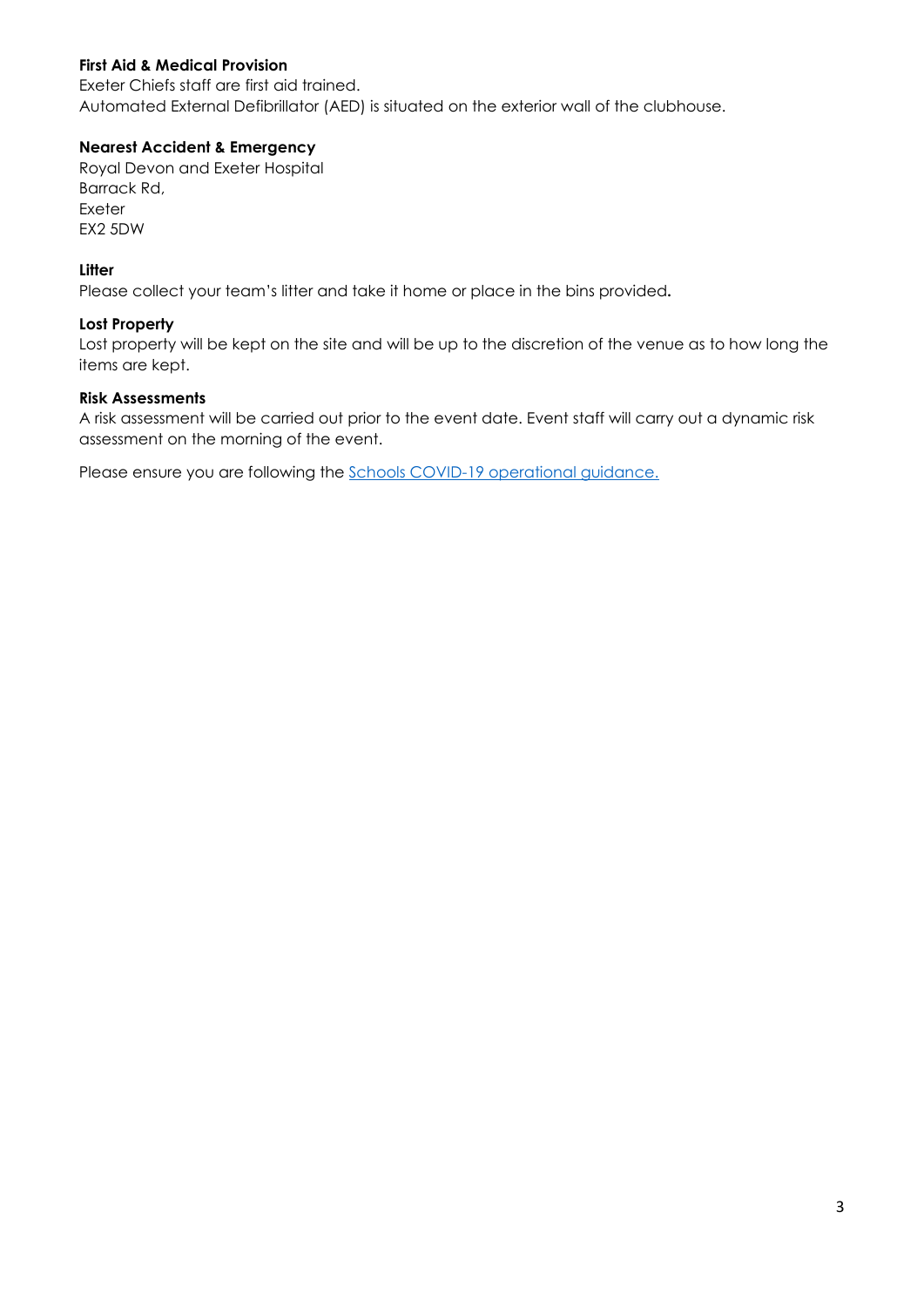# **Event Two (2)**

### **What to Expect from the Day?**

This SEND rugby event will consist of a mini coaching session in the morning and a competitive element in the afternoon. Students are invited from years 9 and 10 from Special School and Secondary mainstream SEND Students.

### **Target Audience and Age Groups:**

- Male Students ONLY
- Years 9 & 10 Students
- Special school in Devon
- Secondary mainstream SEND students
- There is no maximum or minimum number of students you can bring

**Event Date:** Thursday 23rd June 2022**.**

**Event Time**: The events will take place between 10.00am – 2pm.

#### **Timings for the Event**:

| 10am                    | Arrival           |
|-------------------------|-------------------|
| 10:30am                 | Event briefing    |
| $10:40$ am - 12:00pm    | Morning session   |
| $12:00$ pm – $12:30$ pm | Lunch break       |
| $12:30pm - 1:45pm$      | Afternoon session |
| $1:45$ pm – 2:00pm      | Depart event      |

**Venue**: Bicton College, East Budleigh, Budleigh Salterton EX9 7BY [Bicton College | Specialist Land-Based College in Devon](https://www.bicton.ac.uk/)

### **Entering This Event**

To register for this event please complete this link SEND Rugby Event - [closing date 16 June.](https://www.surveymonkey.co.uk/r/SecondaryMainstreamSENDRugby)

**Entry Closing Date:** Entries will close at 1800 on Thursday 16<sup>th</sup> June 2022.

#### **Event Contact**

Entries will be dealt with by Lisa Alford at Active Devon and can be reached on the following: Email - [lisa.alford@activedevon.org](mailto:lisa.alford@activedevon.org) - Mobile - 07582 350349

Richard Bright (Exeter Chiefs Community Delivery Manager) will be coordinating this event on the day and can be reached on the following: Email - [richardbright@exeterchiefs.co.uk](mailto:richardbright@exeterchiefs.co.uk) - Mobile - 07712428031

#### **Clothing & Footwear**

Where possible trainers should be worn with suitable clothing for weather due this being an outdoor event.

#### **Refreshments**

Please bring lunch, drinks and snacks with you for the day, there are no café facilities on site.

# **Spectators & Guests**

We are not inviting guests or encouraging spectators to this event.

### **Toilets & Changing Facilities**

Toilet and changing facilities are in the Sports Barn which adjoins to the Astro Turf pitch. There is a short (2-3 minutes) walk from the Sports Barn to the Rugby pitches.